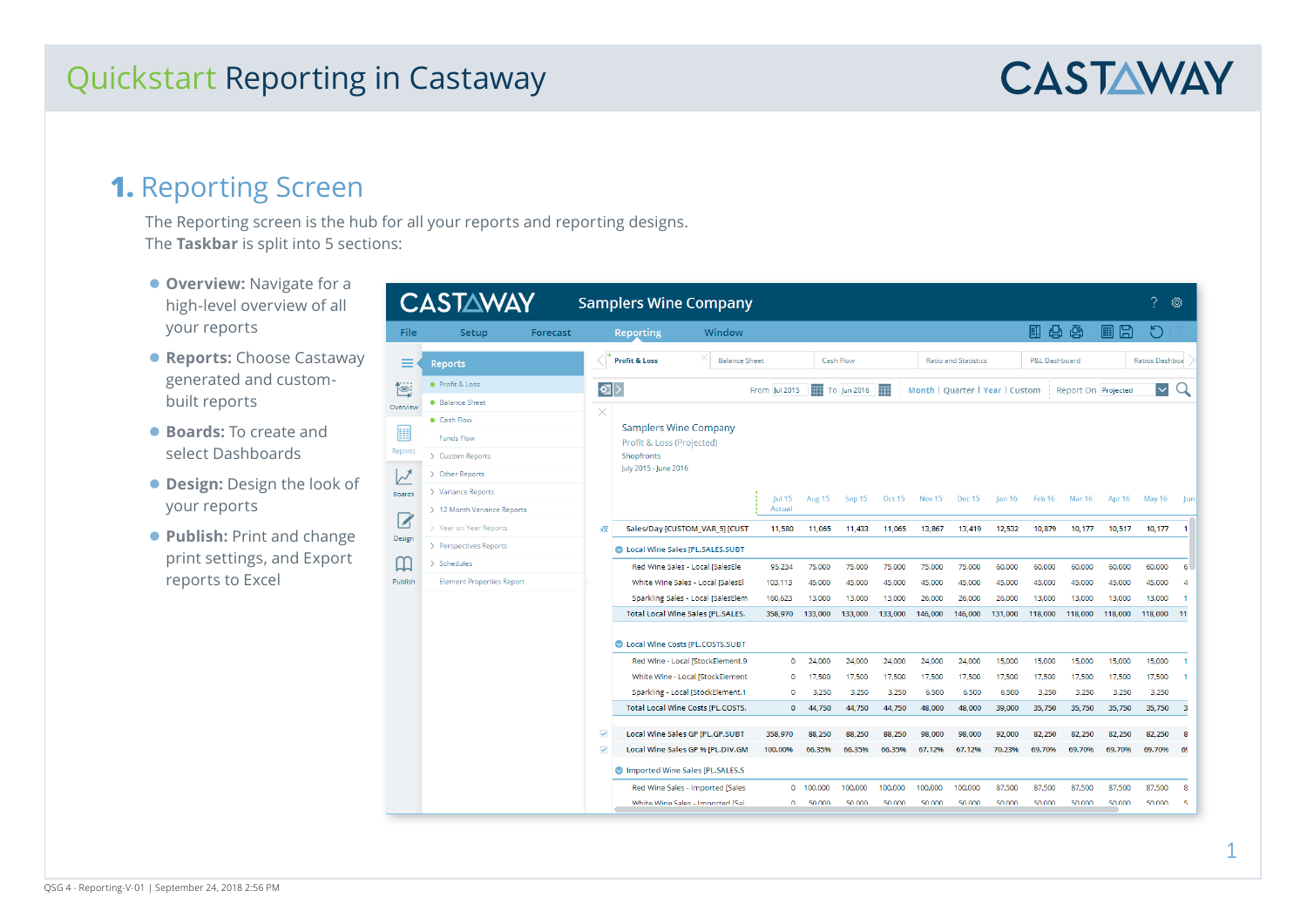# **CASTAWAY**

## **2.** Report Controls

#### Report View Bar

Click on the **Report View icon located** on the top left corner of the **Reporting Workspace** to expand the options. When selected, the options will only apply to the Report in which you are viewing.



#### Reporting Periods

Set the Report period in the **Reporting workspace toolbar**.

Click on the **Calendar** icon to define the reporting period (This is not available when the Reports are set to Custom).



You can set your report to display custom columns by clicking on **Custom**. To select the **months**, **quarters** or **years** you would like to show, click on the respective checkboxes.

| <b>Profit &amp; Loss</b>                                                                              | <b>Balance Sheet</b>    |               | Cash Flow     |               |                   |         | <b>Ratio and Statistics</b> |        | P&L Dashboard                                                               |                               |        | <b>Ratios Dashboard</b> |                                    |
|-------------------------------------------------------------------------------------------------------|-------------------------|---------------|---------------|---------------|-------------------|---------|-----------------------------|--------|-----------------------------------------------------------------------------|-------------------------------|--------|-------------------------|------------------------------------|
| $\Sigma$ OP $\neq$ $\emptyset$ $\subseteq$ N $\left[\equiv\right]$ -<br>书                             | K                       |               | From Jul 2015 |               | ŦŦ<br>To Jun 2016 | ŦΗ      |                             |        | Month   Quarter   Year   Custom                                             |                               |        | Report On Projected     |                                    |
| Ξ<br><b>Samplers Wine Company</b><br>Profit & Loss (Projected)<br>Shopfronts<br>July 2015 - June 2016 |                         |               |               |               |                   |         |                             |        | <b>Custom Report Columns</b><br>Select distinct columns for this report.    |                               |        |                         |                                    |
|                                                                                                       | <b>Jul 15</b><br>Actual | <b>Aug 15</b> | Sep 15        | <b>Oct 15</b> | <b>Nov 15</b>     | Dec 15  | Jan 16                      |        | <b>O</b> $\vee$ Custom Columns<br>$\bullet$ $\triangledown$ Jul 15 - Jun 16 | $\triangledown$ Jul 15        |        |                         | $5 - \lfloor$ un<br>16<br>ual/Proj |
| Sales/Day [CUSTOM_VAR_5] [CUST                                                                        | 11.580                  | 11.065        | 11.433        | 11.065        | 13.867            | 13.419  | 12.532                      |        |                                                                             | Aug 15                        |        |                         | 11.437                             |
| Local Wine Sales [PL.SALES.SUBT                                                                       |                         |               |               |               |                   |         |                             |        |                                                                             | $\Box$ Sep 15                 |        |                         |                                    |
| Red Wine Sales - Local [SalesEle                                                                      | 95.234                  | 75,000        | 75,000        | 75.000        | 75,000            | 75,000  | 60,000                      |        |                                                                             | Jul 15 - Sep 15               |        |                         | 330.234                            |
| White Wine Sales - Local ISalesEl                                                                     | 103.113                 | 45,000        | 45,000        | 45,000        | 45,000            | 45.000  | 45,000                      |        |                                                                             | Oct 15                        |        |                         | 598.113                            |
| Sparkling Sales - Local [SalesElem                                                                    | 160.623                 | 13,000        | 13,000        | 13,000        | 26,000            | 26,000  | 26,000                      |        |                                                                             | Nov 15                        |        |                         | 342.623                            |
| <b>Total Local Wine Sales [PL.SALES.</b>                                                              | 358,970                 | 133,000       | 133,000       | 133,000       | 146,000           | 146,000 | 131,000                     |        |                                                                             | Dec 15                        |        |                         | 770,970                            |
| Local Wine Costs IPL.COSTS.SUBT                                                                       |                         |               |               |               |                   |         |                             |        |                                                                             | Oct 15 - Dec 15               |        |                         |                                    |
| Red Wine - Local [StockElement.9                                                                      | $\Omega$                | 24,000        | 24,000        | 24,000        | 24,000            | 24,000  | 15,000                      |        |                                                                             | $\Box$ lan 16<br>$T = L + 4C$ |        |                         | 210,000                            |
| White Wine - Local [StockElement                                                                      | $\Omega$                | 17,500        | 17.500        | 17.500        | 17.500            | 17.500  | 17,500                      |        |                                                                             |                               |        |                         | 92.500                             |
| Sparkling - Local [StockElement.1                                                                     | $\Omega$                | 3.250         | 3.250         | 3.250         | 6.500             | 6.500   | 6.500                       | 3.250  | 3.250                                                                       | 3.250                         | 3.250  | 3.250                   | 45,500                             |
| <b>Total Local Wine Costs [PL.COSTS.</b>                                                              | $\mathbf{0}$            | 44.750        | 44,750        | 44,750        | 48,000            | 48,000  | 39,000                      | 35,750 | 35,750                                                                      | 35,750                        | 35,750 | 35,750                  | 448,000                            |
| Local Wine Sales GP [PL.GP.SUBT                                                                       | 358,970                 | 88.250        | 88.250        | 88,250        | 98.000            | 98.000  | 92.000                      | 82.250 | 82.250                                                                      | 82.250                        | 82.250 | 82.250                  | 1,322,970                          |
| Local Wine Sales GP % [PL.DIV.GM                                                                      | 100.00%                 | 66.35%        | 66.35%        | 66.35%        | 67.12%            | 67.12%  | 70.23%                      | 69.70% | 69.70%                                                                      | 69.70%                        | 69.70% | 69.70%                  | 74.70%                             |
| Imported Wine Sales [PL.SALES.S]                                                                      |                         |               |               |               |                   |         |                             |        |                                                                             |                               |        |                         |                                    |

#### Report On

The **Report On** feature becomes available when Actuals have been enabled in the file. You can select to **Report On** either the **Projected Report**, the **Original Budget** or the **Revised Budget**.

#### Search Report

**Click** on the **Search Report icon** (Magnifying symbol?). Enter the name of the element and click on the **Search** button. The elements with the entered keywords will appear highlighted in the report.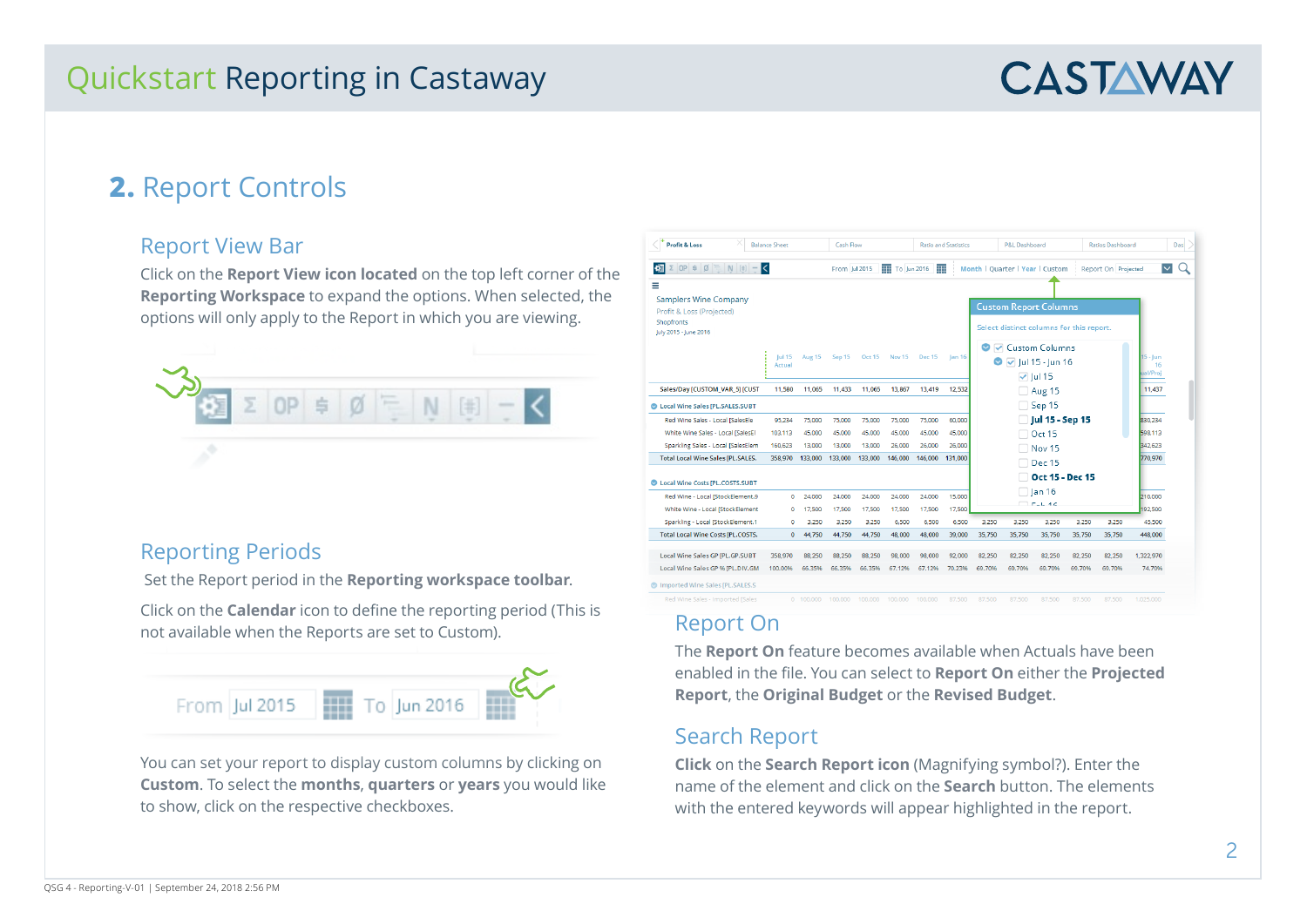# **CASTAWAY**

### **3.** Custom Reports

You can save different versions of your reports to avoid having to reset report layouts by creating **Custom Reports**.

Click on the **+** symbol at the corner of the report's tab you would like to customise and enter a name for the report. Custom Reports can be accessed via **Reports > Custom Reports**.



To delete a **Custom Report**, go to **Reports > Custom Reports**, select the report you want to delete and click on the **Trash** icon.

### **4.** Report Formulas

**Castaway** has **Inbuilt Formulas** displayed in the Reports. To see the inbuilt formulas click on the **Report Edit pencil**.

To hide an **Inbuilt formula** click the check-box in the . To add your own formula click on the **Add Formula** icon  $\sqrt{x}$  To add an additional **Custom Formula** or to remove it right-click the formula's report line and make your selection from the **right-click menu**. To save and view your changes, click the **X** button at the top of the side panel.

Rename Inbuilt Formulas by **right-clicking** the Formula's Report line and select **Rename Item** you can revert the change by clicking on **Reset** to return to its default name.